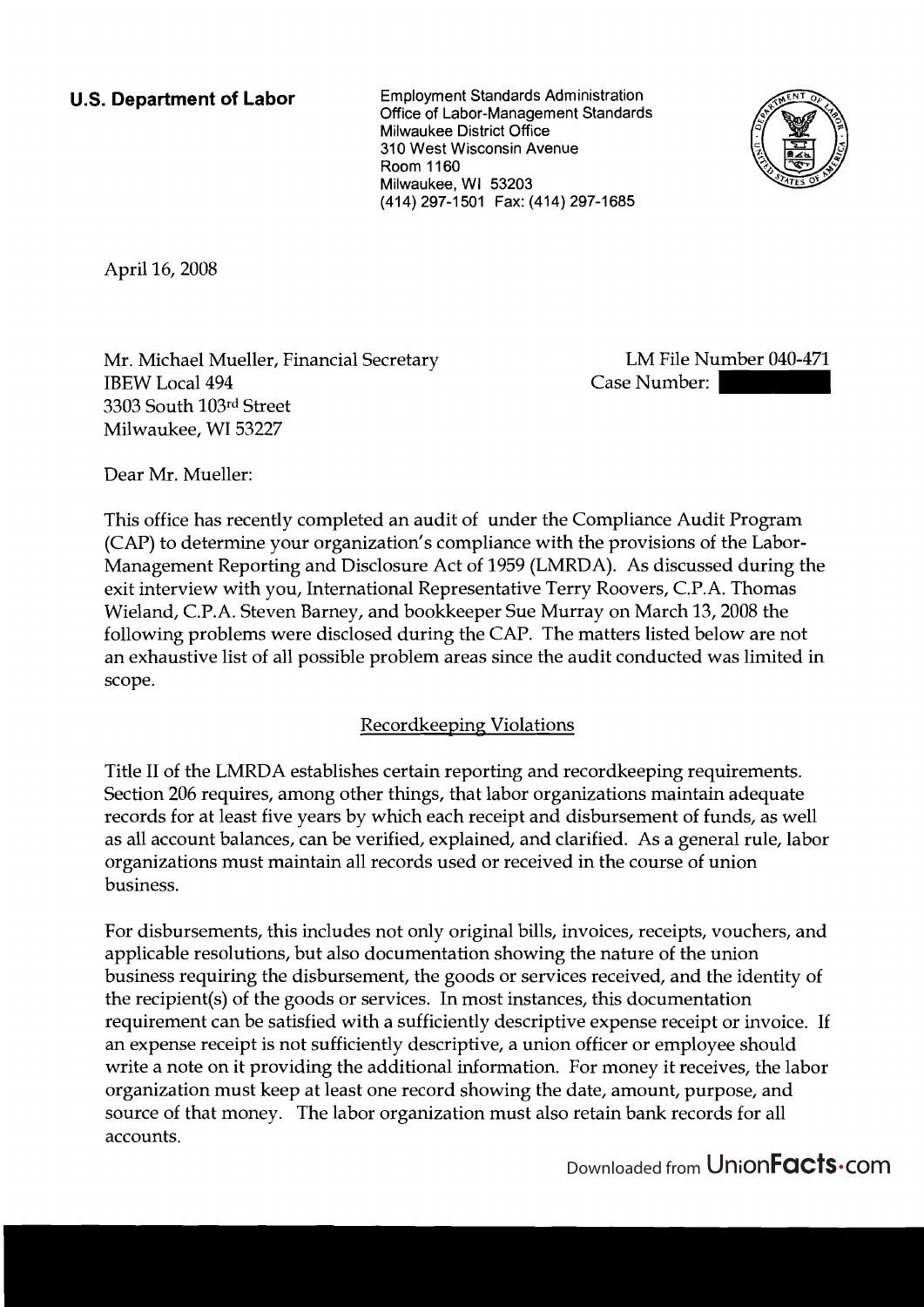Mr. Michael Mueller April 16,2008 Page 2 of 10

The audit of Local 494's 2005 records revealed the following recordkeeping violations:

### 1. General Reimbursed Expenses

The Labor Organization Annual Report (Form LM-2) filed by Local 494 for its fiscal year ending December 31,2005 reports disbursements to employees totaling \$40,668 in column F of Schedule 12 (Disbursements to Employees). The audit revealed that those payments were primarily reimbursed expenses for mileage, meals, parking, airfare, lodging, and cellular phone bills. However, as detailed below, adequate records were not retained in support of those expenses.

### Mileage Expenses

Business Manager Welnak and Representatives Mueller, Hanson, and Kiefenheim, who received reimbursement for business use of their personal vehicles, did not retain adequate documentation to support payments for mileage to them totaling at least \$20,000 during 2005.

The vouchers submitted by the above mentioned individuals for mileage claims often failed to include the identification of the specific locations that were traveled to and from and an adequate description of the business purpose of each use of their personal vehicles.

Local 494 must maintain records which identify this information as well as the dates of travel and number of miles driven.

### Cell Phone Bills

During the audit year, most of the business representatives were reimbursed for a portion or their entire personal cellular phone bill. However, several business representatives failed to submit adequate documentation to Local 494 during 2005 for reimbursement of their personal cell phone bills. Some business representatives submitted only photocopies of their personal bills, and some submitted only the summary page of their bills.

If Local 494 pays for any business calls made from an individual's personal cell phone, or pays the entire bill, either as a direct payment to the telephone company or as a reimbursement to the individual, Local 494 must retain the original telephone bills. In addition, the documentation retained must clearly note the charges paid by Local 494.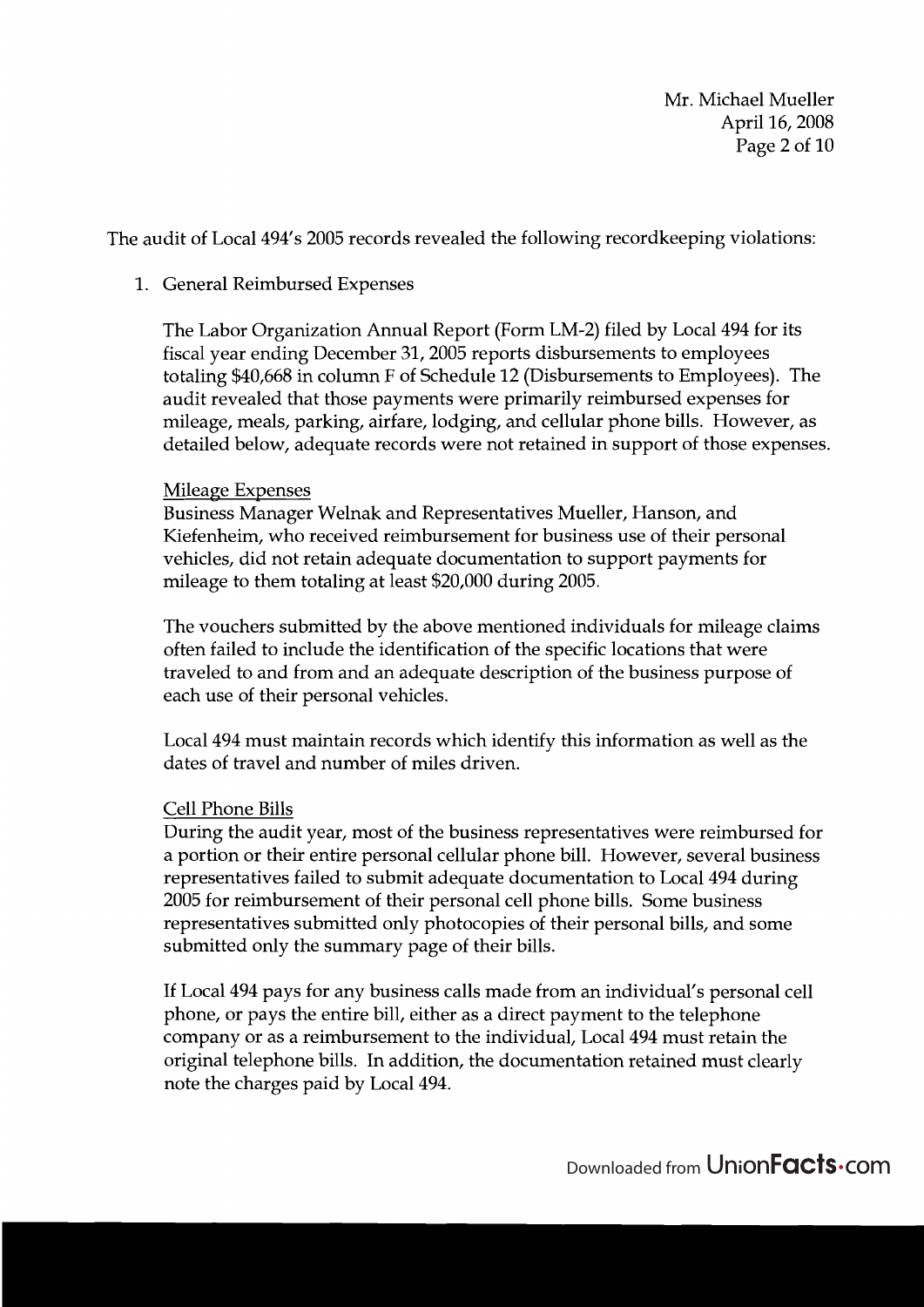### Meal Expenses

Local 494 did not require officers and employees to submit itemized receipts for meal expenses totaling at least \$500. The union must maintain itemized receipts provided by restaurants to officers and employees.

Local 494's records of meal expenses did not always include written explanations of union business conducted or the names and titles of the persons incurring the restaurant charges. For example, a majority of the meal receipts submitted by Business Manager Welnak either identified him and "Bonnie" as the diners, or the records did not identify the names of those present. Additionally, these receipts rarely included a business purpose. Since many of the receipts were not itemized, and Mr. Welnak often sought reimbursement for only one half of the expense, it is impossible to determine whom Local 494 was reimbursing Mr. Welnak to eat with, and the union business conducted that required the expense be incurred.

Union records of meal expenses must include written explanations of the union business conducted and the full names and titles of all persons who incurred the restaurant charges. Also, the records retained must identify the names of the restaurants where the officers or employees incurred meal expenses.

In addition to Mr. Welnak's reimbursed meal expenses, 11 local meal expenses were charged to the union's credit card totaling over \$1,400 (not directly attributable to Mr. Welnak or his travel expenses). Itemized restaurant receipts were retained for those expenses. However, the records do not identify the names of those present or the business purpose of the expenses.

The union must maintain itemized receipts provided-by restaurants to officers and employees. These itemized receipts are necessary to determine if such disbursements are for union business purposes and to sufficiently fulfill the recordkeeping requirement of LMRDA Section 206. Additionally, union records of meal expenses must include also written explanations of the union business conducted and the full names and titles of all persons who incurred the restaurant charges. Also, the records retained must identify the names of the restaurants where the officers or employees incurred meal expenses.

As previously noted above, labor organizations must retain original receipts, bills, and vouchers for all disbursements. The president and treasurer (or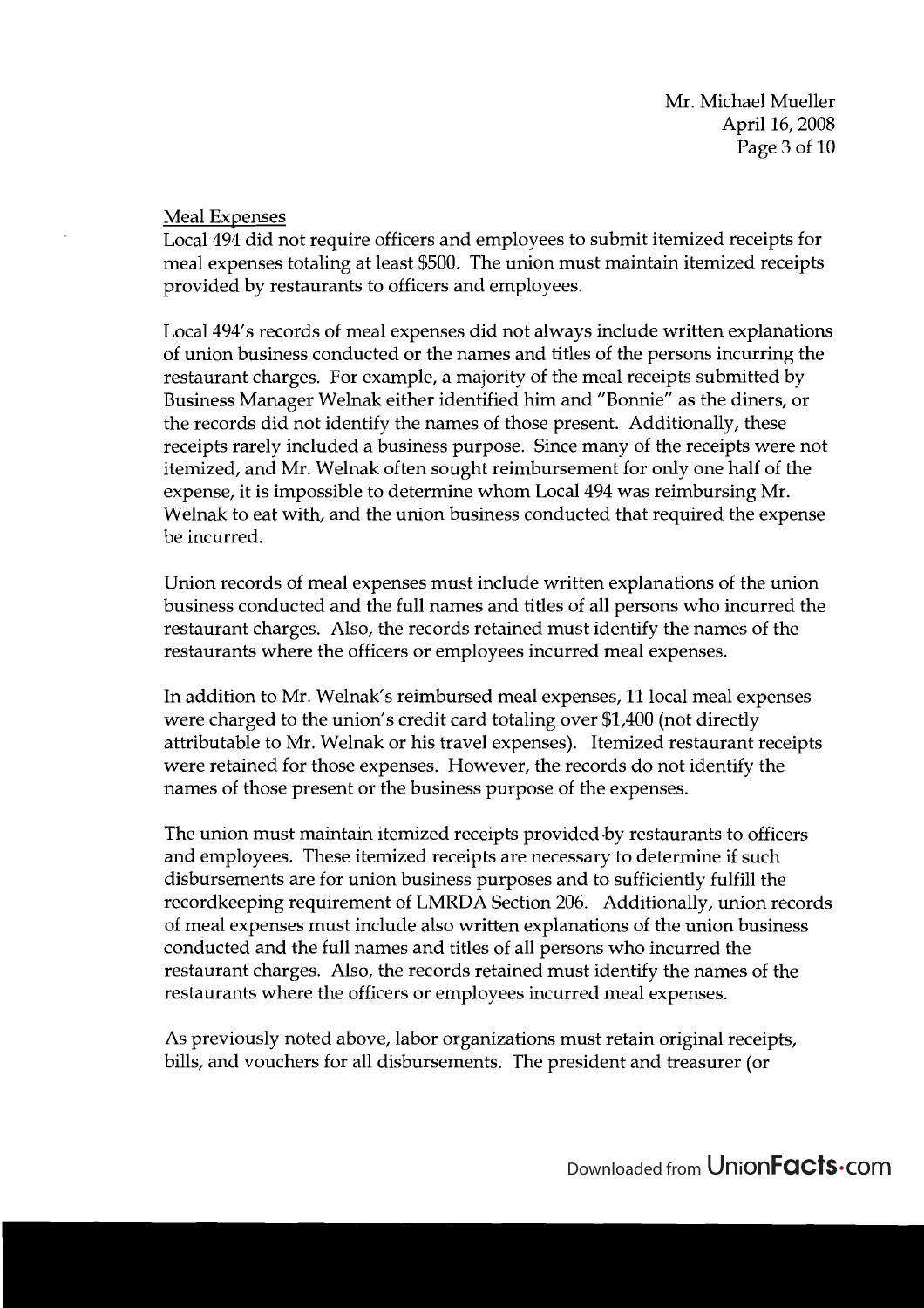corresponding principal officers) of your union, who are required to sign your union's LM report, are responsible for properly maintaining union records.

### 2. Other Disbursements

In February of 2005, Local 494 sponsored a Valentine's Day Dance in which over \$2,000 in door prizes were given away. Supporting documentation for the purchase of many of the prizes, including several natural touch massages and a chartered fishing boat trip, could not be found in the union's records. However, the local did keep records that show that these items were distributed to specific members at the dance. In the case of items purchased and given away, the union is required to keep the original receipts for all of the items purchased as well as documentation accounting for the disposition of those items. The value of any items on hand at the end of the year must be reported in Item 28 of the LM-2 (Other Assets).

Additionally, throughout the audit year, Local 494 purchased flower arrangements on several occasions. However, documentation in support of several of these purchases could not be found in Local 494's records.

3. Failure to Record Interest

Local 494 failed to record several interest payments in its receipt records for the Sick and Death Benefit Fund totaling over \$1,300.

Union receipts records must include an adequate identification of all money the union receives. The records should show the date and amount received, and the source of the money.

## 4. Receipt Records

Local 494 records financial transactions in Peachtree Complete Accounting software, and uses that software to maintain book balances for its bank accounts. In addition, dues payments from members and other types of union receipts are recorded in the IBEW's ICS software program. Periodically, totals of amounts recorded in ICS are recorded as deposits in Peachtree. However, Local 494 failed to record the date, amount, and source of dues check-off payments from employers in any record. In addition, in several instances, the payment dates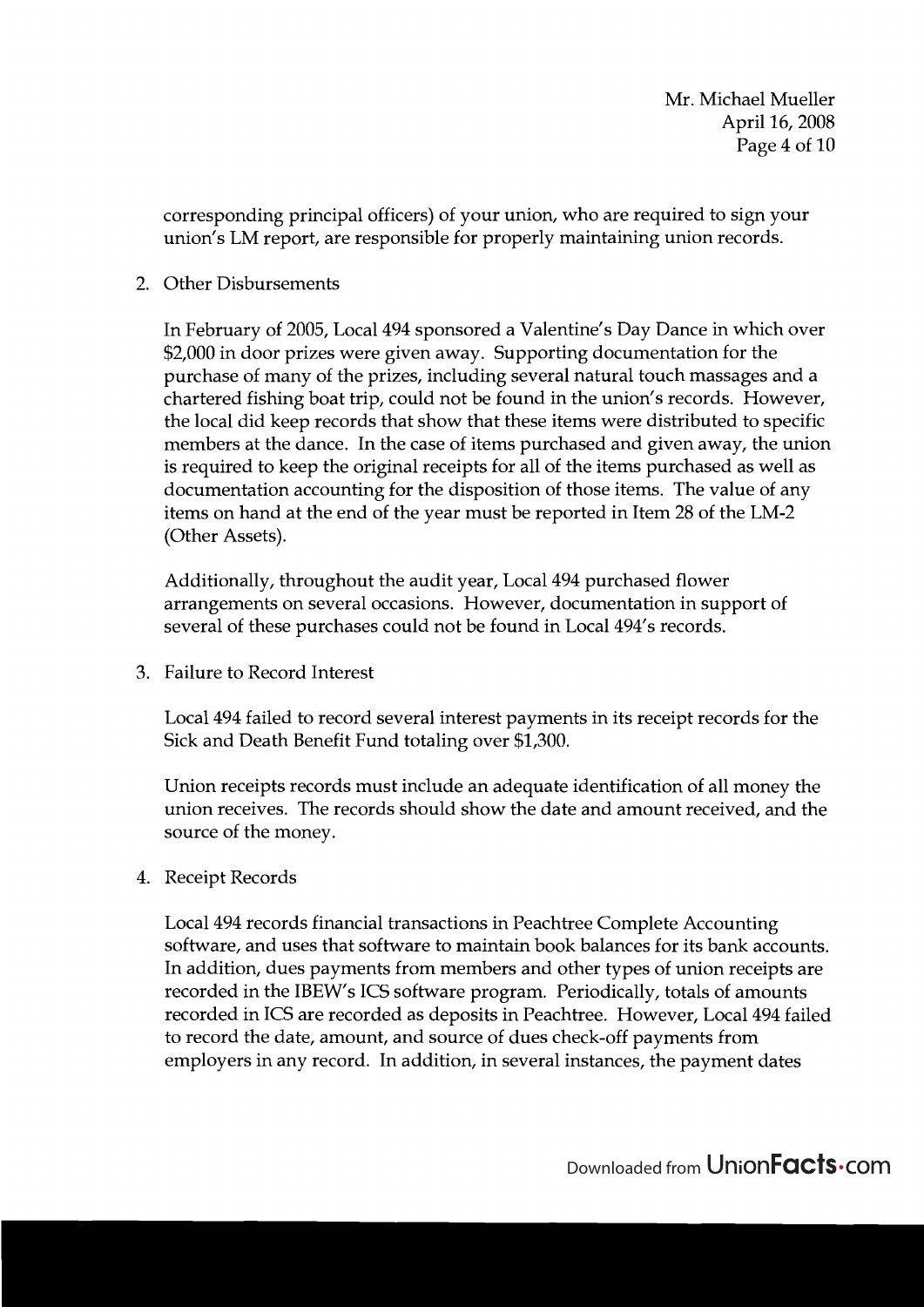recorded in ICS were not the dates that monies were received.

As you know, members are able to pay dues by credit card, by automatic electronic transfers from their personal bank accounts, in person at the union hall, by mail, and through amounts deducted from their paychecks by their employers.

The ICS program is a database the union uses to maintain a separate accounting of each member's dues payments. In the case of check-off checks received from employers, the individual amounts attributed to each member are credited to the members' accounts. According to the International Union, the ICS program is not designed to serve as a receipts journal. For example, in the case of check-off checks, the date, amount, and source of a check cannot be recorded in that program. Such information must be recorded in a separate record.

The audit revealed that some members have a portion of their dues or initiation fees deducted from more than one paycheck in a month. The check-off checks are held, and not deposited, until the full amount of dues for the month or the full initiation fee is received. The dues are recorded in ICS once the member's full dues or initiation fee is received. However, partial dues payments can and should be recorded in ICS when the payments are received.

As previously noted above, union receipts records must include an adequate identification of all money the union receives. The records should show the date and amount received, and the source of the money. The date of receipt is required to verify, explain, or clarify amounts required to be reported in Statement B (Receipts and Disbursements) of the LM-2. The LM-2 instructions for Statement B state that the labor organization must record receipts when it actually receives money and disbursements when it actually pays out money. Failure to record the date money was received could result in the union reporting some receipts for a different year than when it actually received them.

During the exit interview, I suggested ways that Local 494 could satisfy the recordkeeping requirement. To improve financial controls, OLMS recommends that you deposit all receipts when they are received.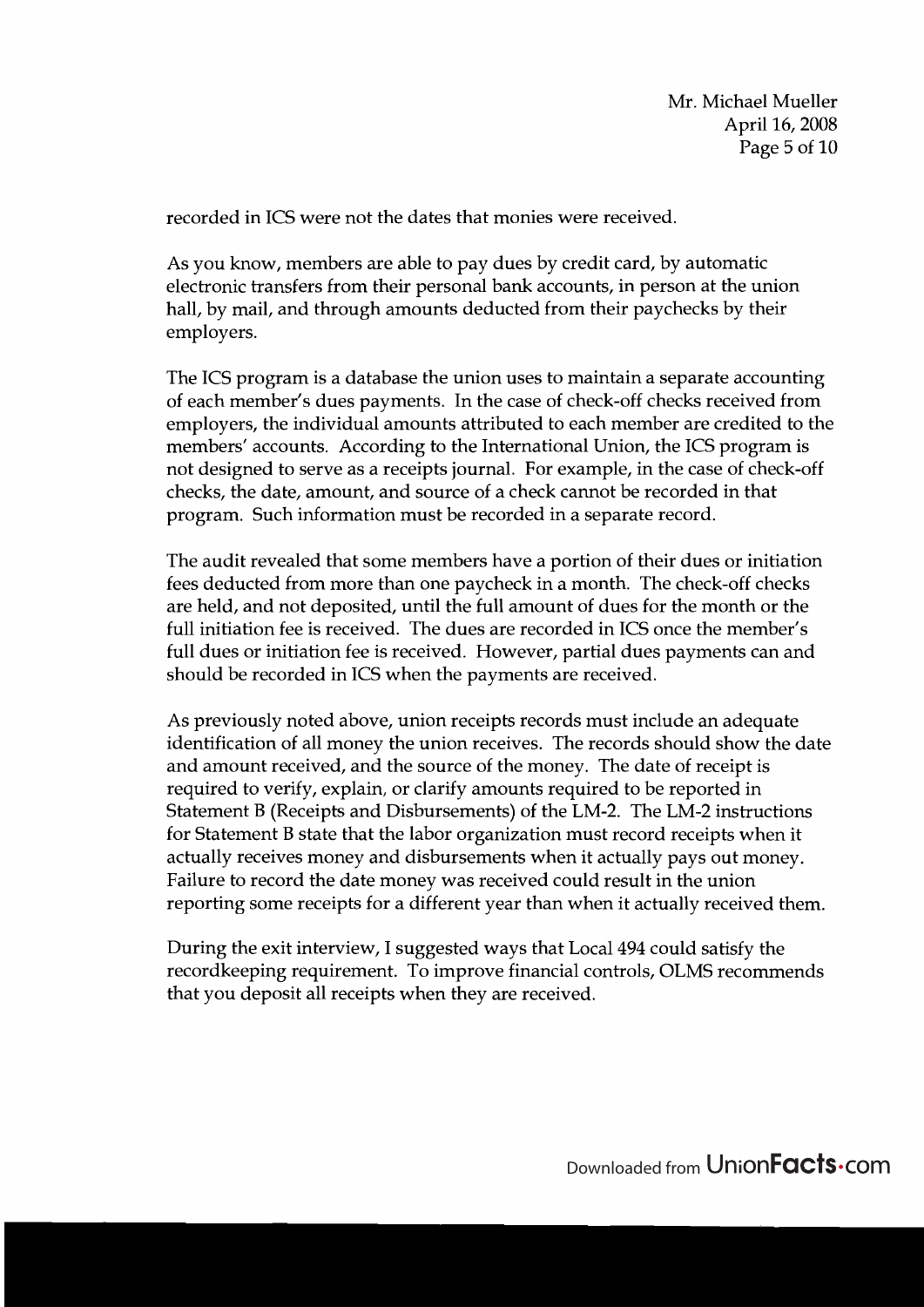### 5. Market Recovery Documents Not Retained

Local 494 received requests for targeting funds from the National Electrical Contractors Association (NECA) on behalf of the contractors. Upon receipt of a request from NECA, Office Assistant Marilyn Purdy explained that she takes the information from the NECA request and prepares a Local 494 document that is then forwarded to the Executive Board for approval. The original NECA request is not retained. The original NECA request contains additional information that is not included on the document that is prepared for the Executive Board. Once the target request has been approved by the board, Local 494 sends the requesting contractor timesheets and a completion certificate. The contractor is required to complete these documents and return them to the local following the completion of the job. The timesheets remitted back to the local identify the dates and the hours worked by each Local 494 member that had any time on the job. Once the timesheets are received, Ms. Purdy prepares a summary of time for each job, that is, a list of the total number of hours worked by each member on that particular job, not including dates worked, or hours worked on particular days. Purdy then disposes of the original timesheets. The summary of time and the completion certificates are the documents that are forwarded to the executive board for the final approval for the disbursement of the targeting money. You advised that the original amount approved for the target can be adjusted based on the actual number of hours worked on a job since the initial subsidy is usually based on a formula relative to the number of working hours that the contractor proposed in the initial NECA request. The original NECA requests and the time sheets submitted by contractors must be retained to verify, clarify, and support the market recovery disbursements.

Based on your assurance that Local 494 will retain adequate documentation in the future, OLMS will take no further enforcement action at this time regarding the above violations.

## Reporting Violations

The audit disclosed a violation of LMRDA Section 201(b), which requires labor organizations to file annual financial reports accurately disclosing their financial condition and operations. The Labor Organization Annual Report (Form LM-2) filed by Local 494 for fiscal year ending December 31, 2005, was deficient in the following areas: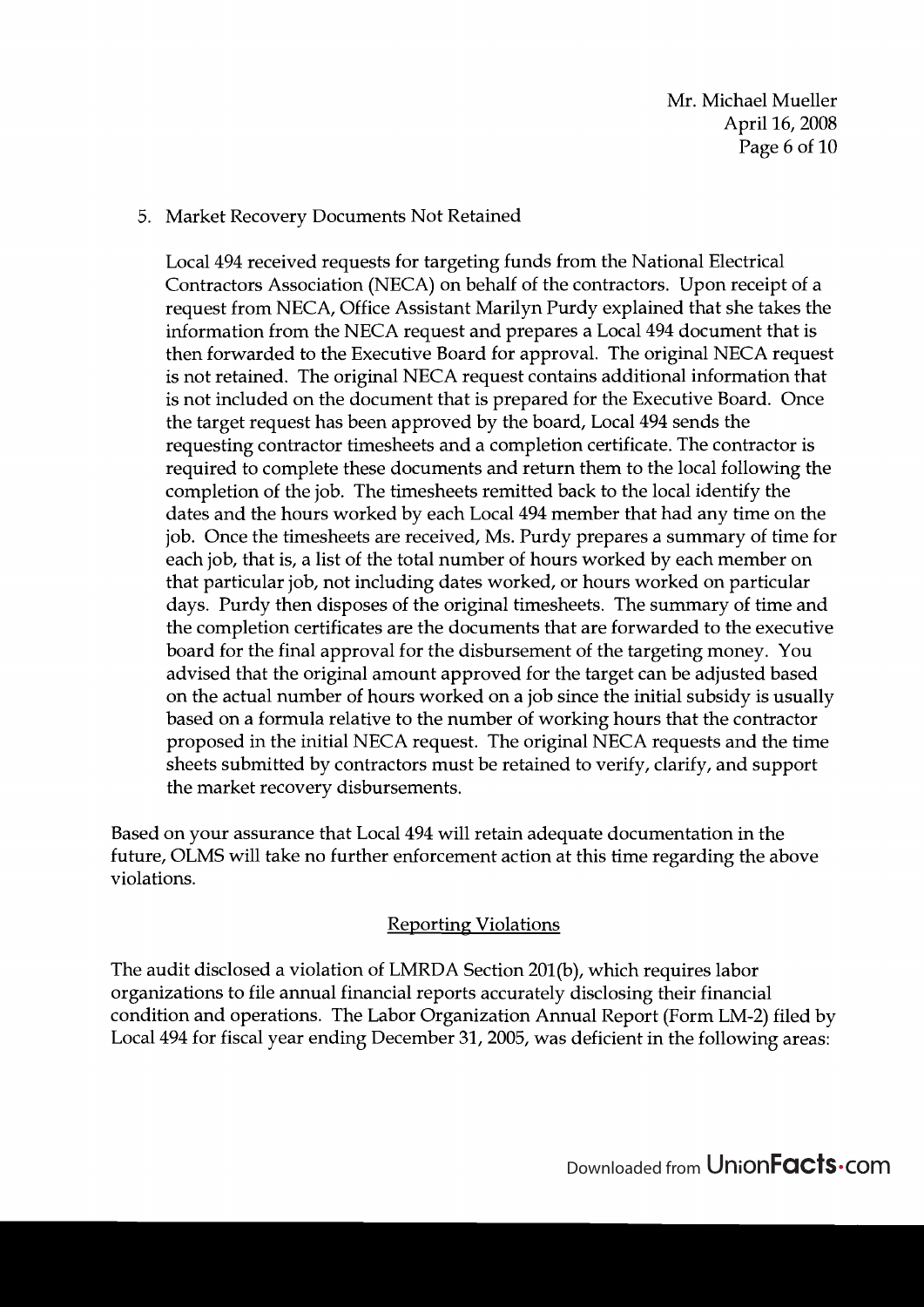Mr. Michael Mueller April 16,2008 Page 7 of 10

1. Acquire or Dispose of Property

Item 15 (During the reporting period did your organization acquire or dispose of any assets in any manner other than by purchase or sale?) was answered yes, however, Local 494 failed to provide pertinent additional information in Item 69 regarding over \$7,000 of merchandise and sporting events tickets that were given away during the audit year.

Local 494 must identify the type and value of any property received or given away in the additional information section of the LM report along with the identity of the recipient(s) or donor(s) of such property. The union does not have to itemize every recipient of such giveaways by name. The union can describe the recipients by broad categories if appropriate such as "members" or "new retirees."

2. Total Receipts

The amount recorded in Item 49 (Total Receipts) is not accurate because Local 494 does not accurately record receipts on the date they were received (see recordkeeping violation #4 above). The office staff of Local 494 confirmed that there is always money in the cash drawer that is being held for new members until their applications are approved. This includes money being held that was received in one fiscal year, but recorded in ICS in another fiscal year, therefore being reported on the LM-2 in the wrong year. There were also several employer check-off checks that were received in 2005 but were held and recorded in ICS in 2006 with subsequent checks from the same employer.

**3.** Disbursements to Officers and Employees

Local 494 did not include a \$600 reimbursement to Marilyn Purdy in Schedule 12 (Disbursements to Employees). It appears that the local erroneously reported this payment in one of the schedules (15-19).

The union must report in Column F of Schedules 11 and 12 (Disbursements for Official Business) direct disbursements to officers and employees for reimbursement of expenses they incurred while conducting union business. In addition, the union must report in Column F of Schedules 11 and 12 indirect disbursements made to another party (such as a credit card company) for business expenses union personnel incur. However, the union must report in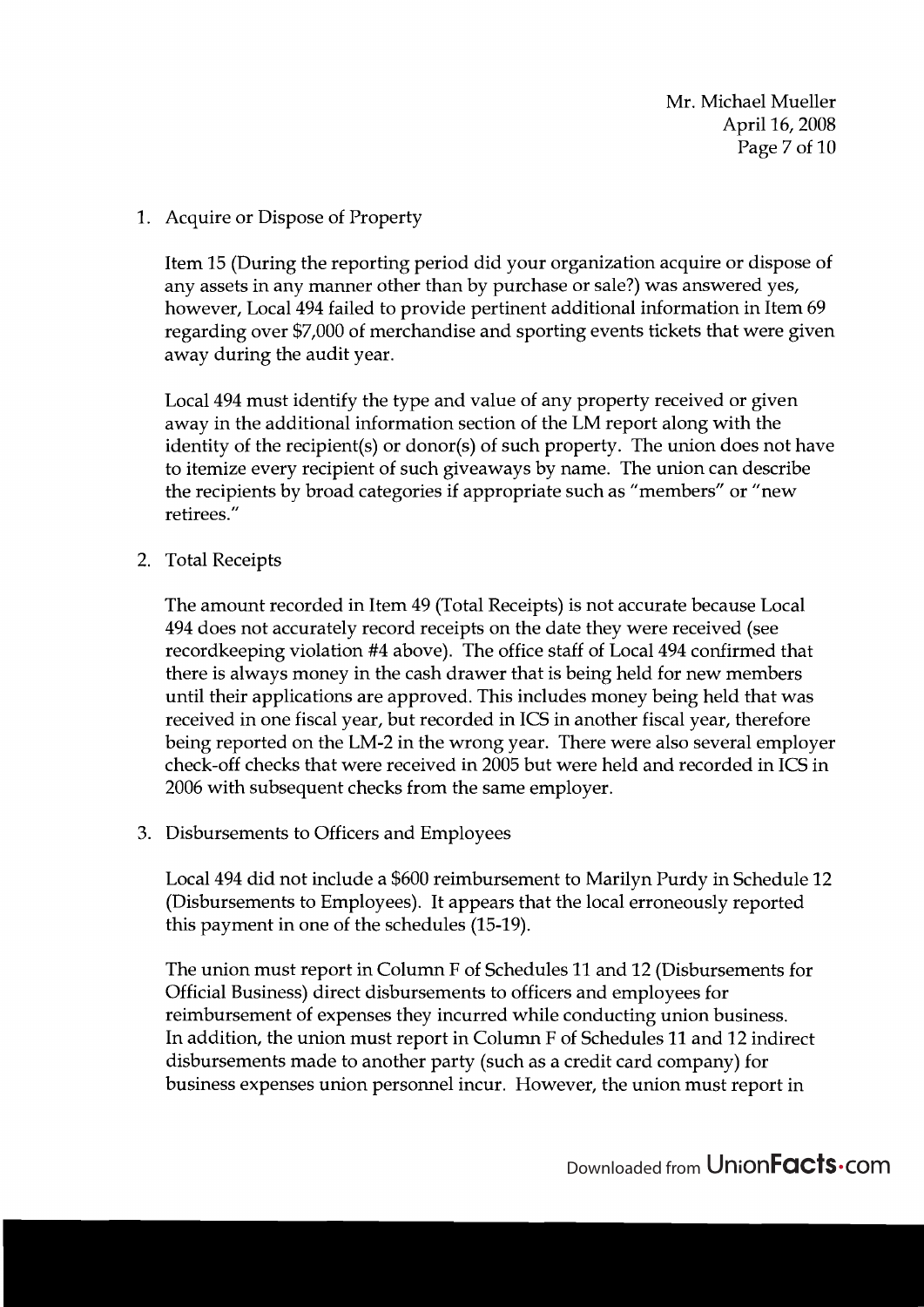Schedules 15 through 19 indirect disbursements for business expenses union personnel incur for transportation by public carrier (such as an airline) and for temporary lodging expenses while traveling on union business. The union must report in Column G (Other Disbursements) of Schedules 11 and 12 any direct or indirect disbursements to union personnel for expenses not necessary for conducting union business.

4. Sale and Purchase of Investments (Schedules 3 and 4)

Local 494 reported the sale of over 1.4 million dollars in investments of U.S. treasury notes, corporate bonds, and mutual funds during 2005 in Schedule 3. Local 494 also reported purchasing over 1.5 million dollars of these same types of investments in Schedule 4.

A review of the investments of Local 494 revealed that much, if not all, of the profits from the sale of those investments were promptly reinvested in the same types of investments. However, Local 494 did not identify those reinvestments on Line 14 of Schedule 3, thus grossly overstating the net sales of investments in Item 43 (Sale of Investments and Fixed Assets) and inflating the figure reported in Item 49 (Total Receipts). Local 494 also failed to report any reinvestment amount in Line 14 of Schedule 4, and by doing so overstated the total amount of the net purchases in Item 60 (Purchase of Investments and Fixed Assets) and therefore inflating the figure reported in Item 68 (Total Disbursements).

On April 11,2008, I spoke with C.P.A. Pat Hoffert from the accounting firm of Reilly, Penner, and Benton LLP, the firm that prepares the LM reports for your local. I advised him of the reporting errors in the above mentioned schedules for the 2005 report. I also advised him that those same errors exist on the 2006 report. We are not requiring Local 494 to amend the 2005 and 2006 LM-2 report at this time, however Mr. Hoffert agreed that the investment schedules for the 2007 report would accurately reflect any money reinvested by Local 494, thus adjusting their total receipts and total disbursements accordingly.

5. Failure to File By-laws

The audit disclosed a violation of LMRDA Section 201(a), which requires that a union submit a copy of its revised constitution and bylaws with its LM report when it makes changes to its constitution or bylaws. Local 494 amended its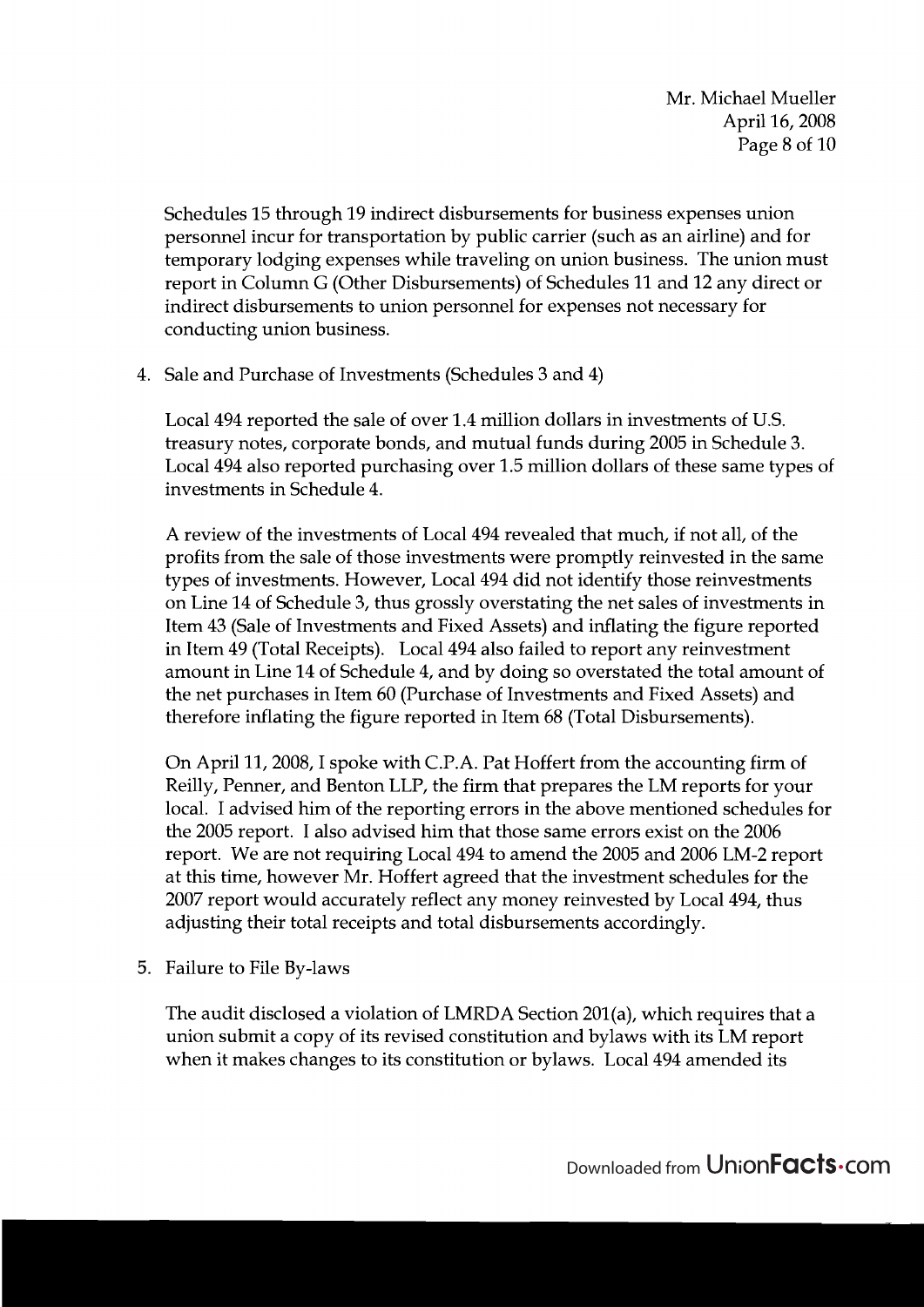Mr. Michael Mueller April 16,2008 Page 9 of 10

constitution and bylaws in 2002, but did not file a copy with its LM report for that year.

Local 494 has now filed a copy of its constitution and bylaws.

I am not requiring that Local 494 file an amended LM report for 2005 to correct the deficient items at this time, but Local 494 has agreed to properly report the deficient items on all future reports it files with OLMS and provide OLMS with additional information regarding the non-itemization of disbursements if they choose to continue citing confidentiality as the reason for not itemizing targeting fund payments.

## Other Issues

## Failure to Itemize Market Recovery Disbursements

The audit revealed that over \$250,000 in targeting funds disbursed to 15 different contractors were not itemized in any of the disbursement schedules. Several individual disbursements to these contractors exceeded \$5,000, but all the contractors had over \$5,000 in the aggregate paid to them during the audit year. The additional information provided in Item 69 states that disbursements for target supplements were excluded from itemization based on confidentiality.

Pages 26-27 of the LM-2 Instructions provide circumstances in which a union may choose not to itemize specific disbursements due to the confidential nature of the disbursement. The second example under this section on page 27 includes "Information that would expose the reporting union's prospective organizing strategy." However, the instructions also advise that the union must be prepared to demonstrate that the disclosure of the information would harm an organizing drive.

The LM-2 report filed by Local 494 for the fiscal year ending December 31,2006, does not include the itemization of targeting fund supplements, again advising that the funds are confidential. The 2007 report has not yet been received by this office.

The reporting of market recovery disbursements is currently under review by the OLMS National Office. Within the next few months, OLMS may contact Local 494 for additional information to determine how itemization of the market recovery disbursements could harm an organizing drive.